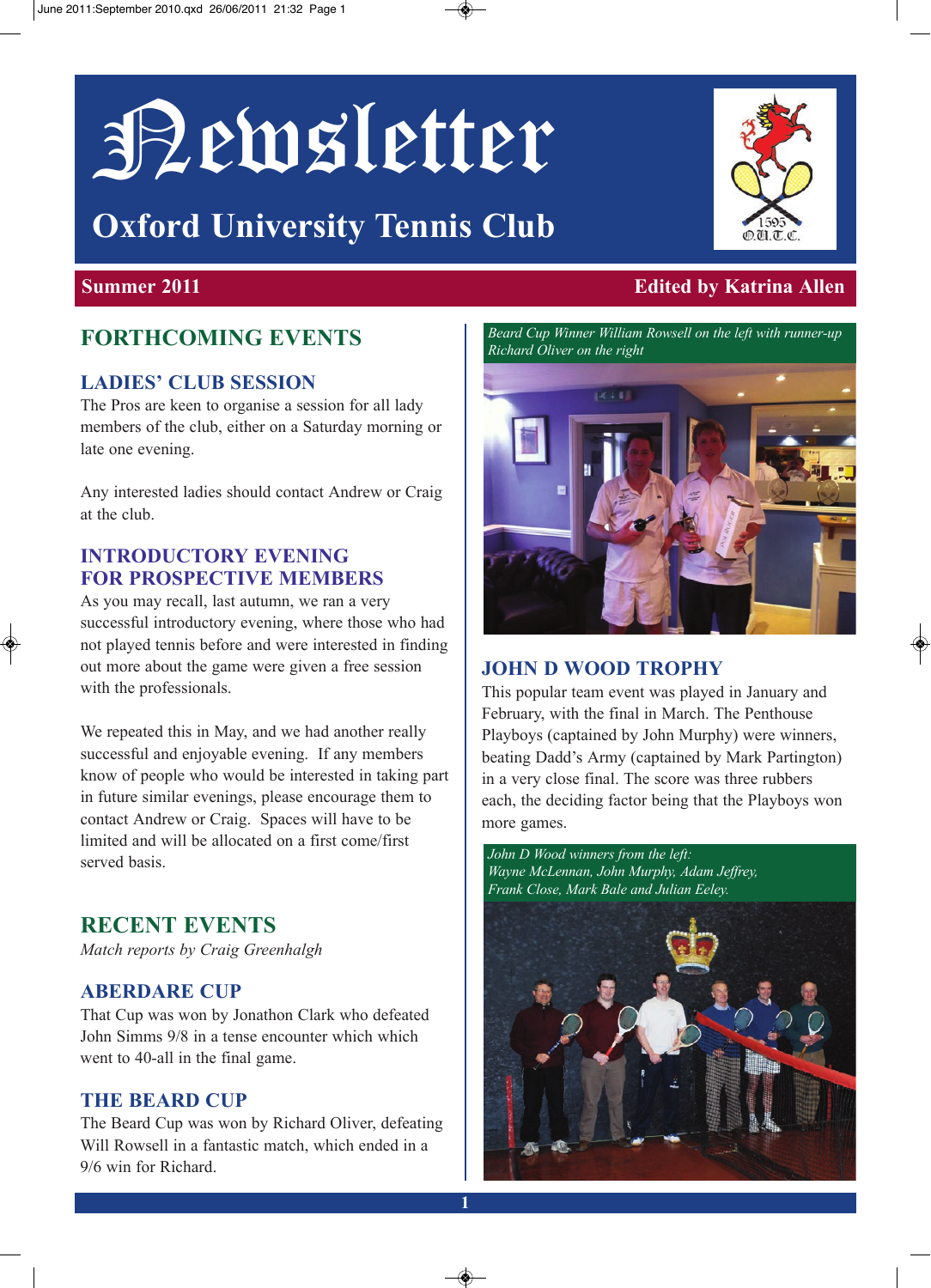*Pamela Wallis Cup Winner Adam Jeffrey on the right with runner-up Andrew Mackintosh on the left*



#### **PAmELA WALLiS CUP**

The Pamela Wallis cup was won by Adam Jeffrey, who beat Andrew Mackintosh 9/6 in a quickfire match in which only half a dozen chases were laid!

#### **0-9 hAnDiCAP TOUrnAmEnT**

On paper, this year's tournament didn't seem quite as strong as previous ones, with players in low double figures being recruited to make up the numbers. However, the quality of the tennis was just as impressive, with spectators being treated to some high-class tennis from the first round right through to the final.

Andrew Davis rolled back the years with an outstanding performance against the U.S.-based professional, Tony Hollins. Andrew took it all the way to 3 sets before fitness started to tell, and the young Hollins edged out the winner.

Craig Greenhalgh, the new local Pro, had an easy passage to the quarter finals, only to meet the number two seed, Matt Ronaldson, who proved too good for him on the day.

The final saw both top seeds, Chris Chapman from RTC, and Matty Ronaldson from Middlesex, in a three set cliffhanger! Chapman, who seemed to drift off in the second set, managed to regain full focus to claim the title 6/0 3/6 6/4.

In the Pro-Am, Anthony Clake and Will Burns did very well to get to the final, only to be beaten by Horatio Cary and Tom Granville. Many thanks go to Anthony Clake for his continued support and sponsorship.

#### **OUTC GOLF CHAMPIONSHIP**

#### *by Alan Oliver*

The championship was held on April 28th for the second time at the prestigious 'Oxfordshire' course, thanks to the organisation of Jon Conibear. It was a fine but windy afternoon, and the conditions meant that all 17 competitors struggled to play close to their handicaps. Alan Oliver was able to make judicious use of the rescue club, presented to him at the club dinner, and, keeping the ball in play, came in first with 33 points. In second place, was Moreton Morrell pro Tom Granville, with 32 points, and third was Sam Eeley (brother of Julian) with 31. Former champion Andrew Davis had a tough time getting out of the many bunkers and came 17th with 15 points (sorry Andrew, couldn't resist leaving that in – Katrina).

Date for the autumn meeting is Thurs Sept 15th at Frilford. We are also looking at the possibility of having occasional golf matches with other real tennis clubs.

#### **nATiOnAL LEAgUE DiviSiOn 1 mATCh vS rTC - 21ST APriL**

#### *by Katrina Allen*

A great evening's Tennis. Why, oh why, were there so few people in the dedans for such spectacular stuff? This match was a build-up to the semi final in which Oxford were soon to host RTC.

First match up: first singles rubber:

Alan Oliver marked from the marker's box (God help him) and he was wearing glasses... Alan, you must realise you are retired and shouldn't be doing such foolhardy stuff… He nearly got his head taken off by a Chris Chapman mishit, but he was lucky. Chris Chapman, 'batting' for RTC, beat our Will Fortune 6-0, 6-3. To be honest, Chris was on fire  $$ not much Will could do about that. I could almost see Chris's 'thought bubbles' as he played yet another subtle shot – he looked up to see where his opponent was and hit a deft touch shot to where his opponent wasn't … time after time… but after all, Chris is a scratch handicap and Will a seven, so not an easy task for 'our lad'.

Talking of 'our lad', Craig, our new pro, was on next against Charlie Crossley and the home advantage was evident, but then Craig is on a seven (ish) and Charlie, a ten, handicap. Craig was also on fire and could do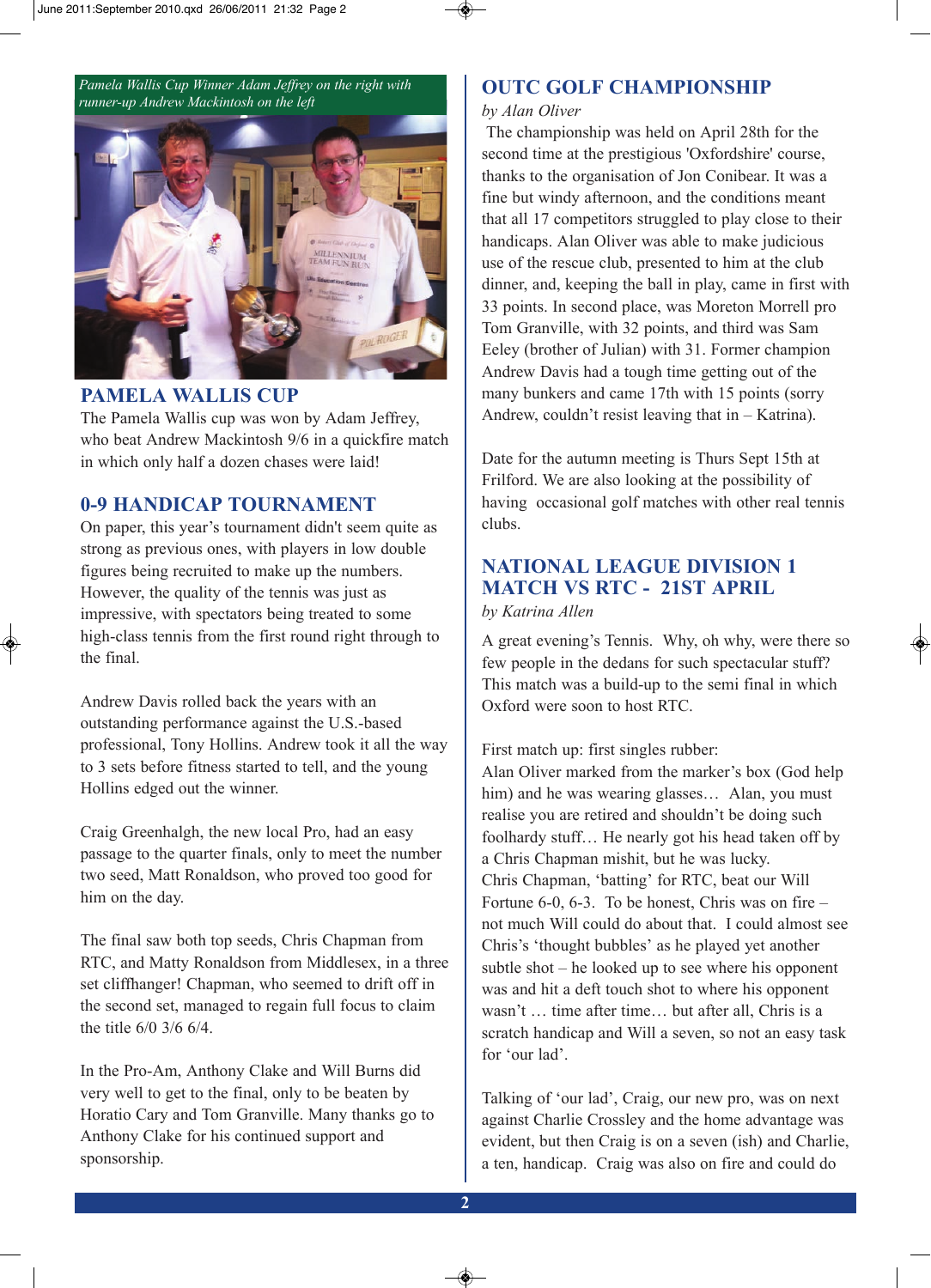little wrong after a tight first set. He ran away with the second, and the final score was 6-4, 6-0.

Craig has burst onto the scene and seems to be going from strength to strength, both in his game, and his racket stringing. He's also a seriously good pro and I notice he is very booked up on the lesson front. Better get in there fast before he gets too picky about whom he coaches.

The doubles pairing of RTC proved too strong for Oxford as the players stormed away with an 8/1 victory, giving RTC a 2/1 win overall.

Many thanks to Derek Williams for his continued support in sponsoring this event.

Despite so few supporters, it was a great evening with superb Tennis and decent wine after. Thank you, Oxford RTC.

#### **OUT AnD ABOUT WiTh OXFOrD SEniOr LADiES**

*by Janet Peach*

We had our first senior ladies' match at the end of January against Hatfield, and I am pleased to report we had an all-round victory.

The Oxford Ladies' team comprised (left to right) Marion Windsor, Katrina Allen, Liz Leach, Katie Leppard and Janet Peach.



Inspired by our success, and a thoroughly enjoyable day in wonderful surroundings, we soon planned our next match, as a result of which a visit to Hardwick House took place on March 26th. The ladies there made us feel very welcome with some great tennis,

good company and yet more marvelous food. This match was declared an overall draw.

Ladies who are keen to participate are welcome to join us for other matches coming up with LRTA and Queens Club. Contact: Janet Peach on: janetpeach@heraldix.com

#### **STUDEnT nEWS**

#### **mEn'S AnD WOmEn'S TEAmS' rEPOrT**

*by Maggie Henderson-Tew. Photographs by Frederika Adam*

With the majority of last year's Men's and Women's Varsity teams having graduated in 2010, the first half of the season was strongly focused on rebuilding squads determined to beat Cambridge in February. Some new talented additions have allowed Oxford to maintain its strength in depth.



After hard preparation, the Men's Blues team made a defiant stand against a formidable Cambridge side. The highlight of the fixture was a fantastic win by Johnny Beale against a player a full ten handicap points better. However, the final score was Oxford 2-4 Cambridge; a result Oxford aim to reverse in 2012.

The Men's Second team, led by Rowan Jackson, also made a spirited effort against a strong Cambridge side. Sadly, they also came up short, with the same overall 2-4 score line. Despite these losses, the Men's squad is in good heart. The second team features some talented new players who look set to improve rapidly and challenge for Blues team spots next year.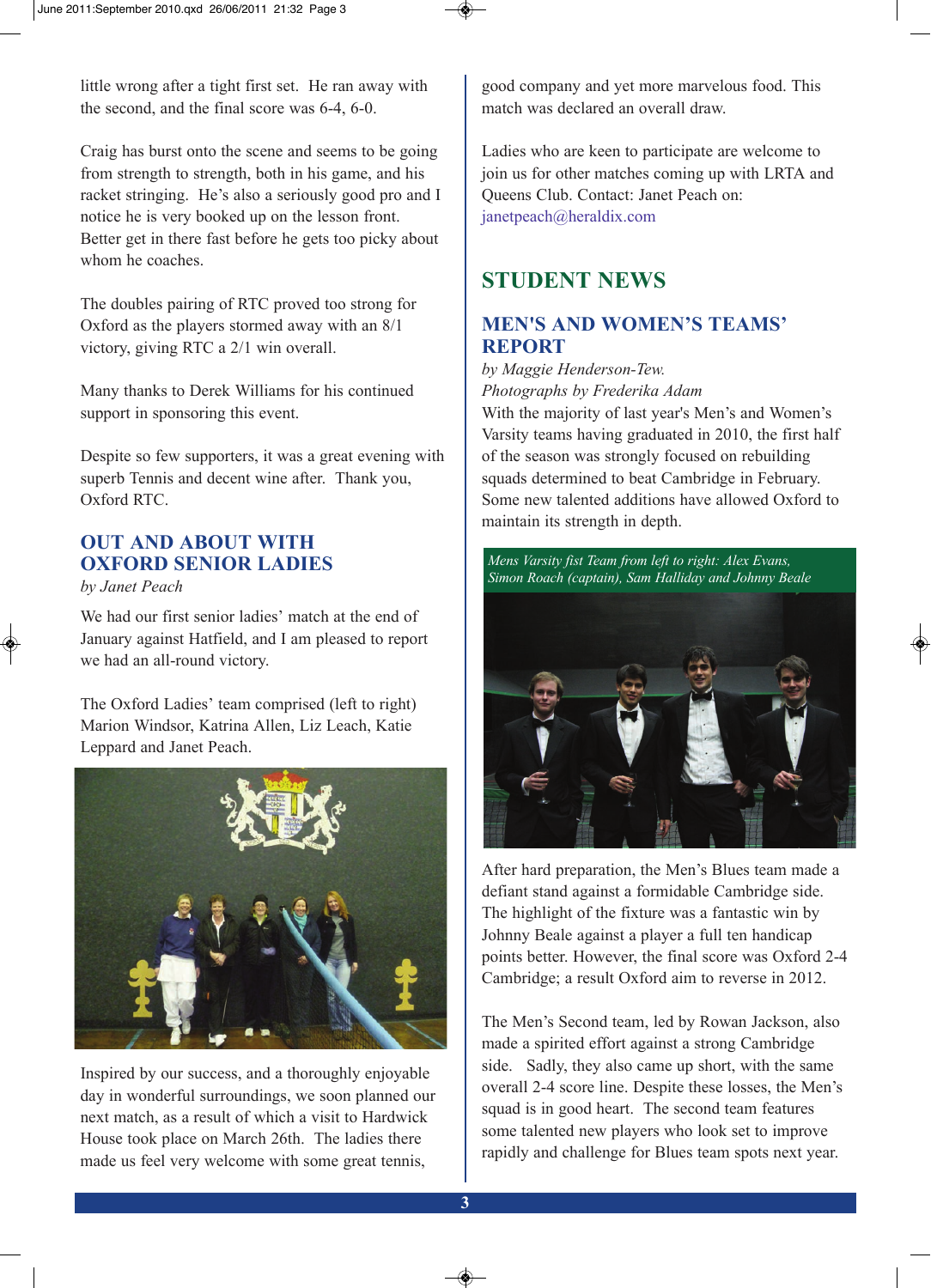*Women's Varsity First Team from left to right: Maggie Henderson-Tew (Captain), Alex Walvis, Victoria Ormerod and Christina Fast*



This should help ensure that both teams will be thoroughly competitive next year.

While the Men had some disappointing results in National League fixtures, they have had some successful inter-club matches, including a very encouraging 3-1 win against a strong Jesters side.

The OUTC Women have had a great year. They built on their turnaround success in the Varsity Second's match in 2010, which they won 5-1, and in 2011 they won both the Blues Varsity and the Second's Varsity matches 5-1. The Blue's result was particularly pleasing, as a very strong Cambridge side had been victorious for the previous five years. The reasons for



this tremendous Oxford success have been enthusiasm, commitment, careful preparation and a lot of match practice. The Women have trained as a squad and team selections were made close to the matches. In the much-expanded inter-club fixture list, the OUTC Women's results stand, so far in the 2010/11 Season; played 13, of which they have won 11, drawn 1 and lost 1.

The 2010/11 Captain, Maggie Henderson-Tew, will continue as Captain for the 2011/12 season and hopes to at least equal this year's success in the 2012 Varsity matches and other fixtures. Team spirit and moral have been tremendously high and so it is with great regret, but with huge thanks and good wishes, that farewell is bid to Alex Walvis, Christina Fast, Emily Scaysbrook (though as a linguist, her absence will only be temporary) and Rosie Atkinson, who have been tremendous contributors to this year's success. The hunt will be on for new players from the 2011 Freshers or from other sports to replace these team members, so that both Women's teams can at least equal, or, it is hoped, improve their results in Varsity 2012.

The Men and Women's OUTC teams are tremendously grateful to their sponsors in this last season and Varsity campaign: to club members Anthony Clake and Adam Jeffery, who co-sponsored a set of match racquets and team match kit respectively; to Oxford alumnus John Ford, who contributed most generously to co-fund the match racquets; and to Neptune Asset Management, the major sponsor of real tennis, who so kindly assisted again with Varsity match costs and also gave items of kit. Maggie Henderson-Tew has presented a trophy for the Women's Second team Varsity match as well as a new trophy for the Women's Blues Varsity match, replacing the fixture's original cup.

Maggie is also delighted to announce that the Oxford Office of Coutts & Co have very generously offered sponsorship support for student tennis at Oxford. We are currently agreeing with them how this money can be best used for the greatest benefit of the Men and Women's teams. And, lastly, she would like to say a huge 'thank you' to the OUTC Pros and all who have supported the OUTC teams.

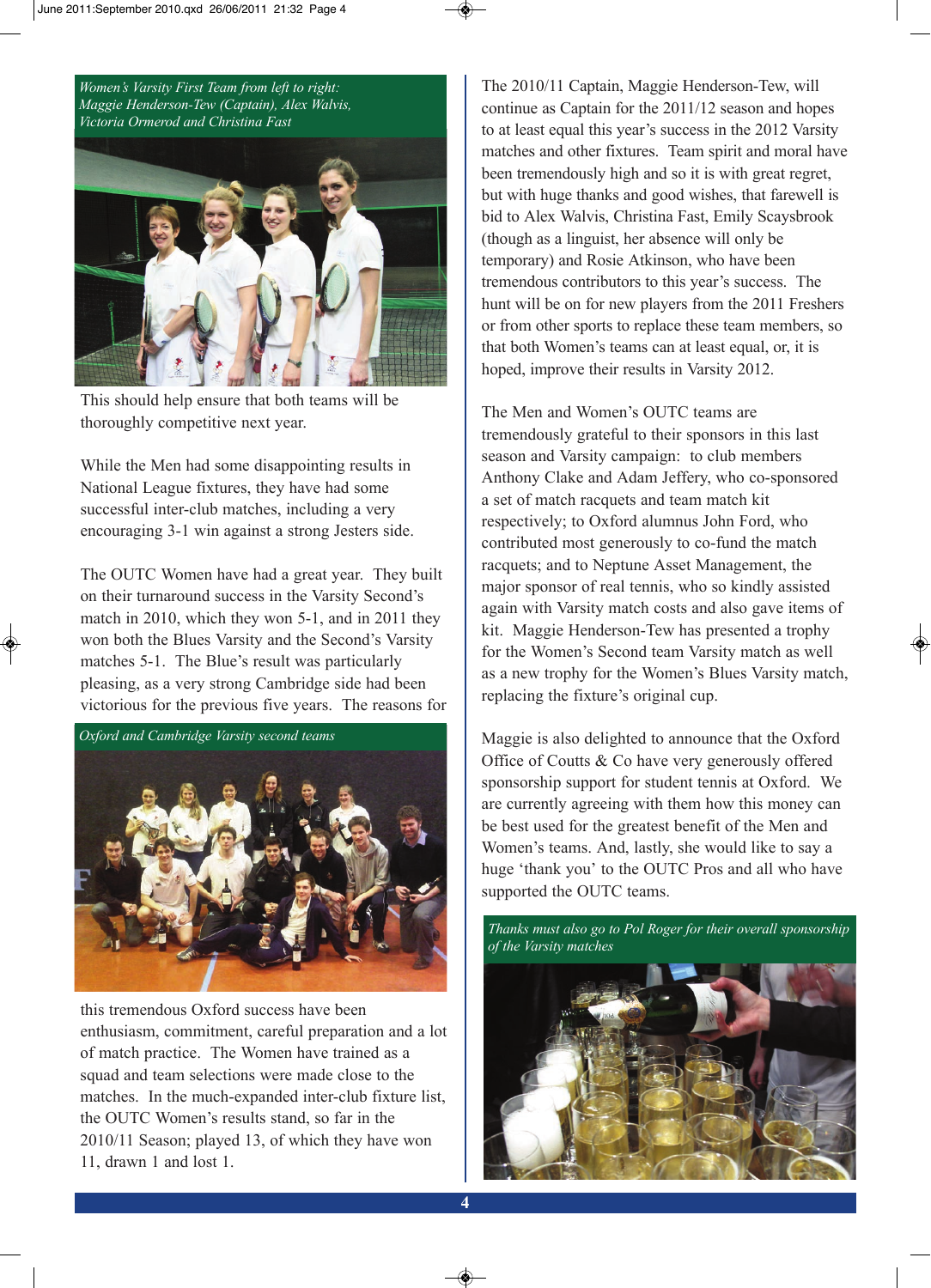#### **ALAn OLivEr'S rETirEmEnT DinnEr**

*by Roman Krznaric*

In early April, the Queen's College dining hall was packed for the tennis world's glamour event of the decade: the retirement dinner for Alan Oliver. A huge turnout of club members, former Blues and professionals from around the country came to celebrate Alan's 28 years in the seat of power in the pro shop. Coinciding with the 0-9 tournament, the evening began with drinks in the college gardens, followed by a sumptuous meal sponsored by Alden's Butchers. Alan spent most of the time running from table to table taking snapshots while quaffing glasses of fine college wine. Eventually he was ordered to sit down so that the speeches could begin.



Roman Krznaric began with a journey down memory lane, recalling Alan's early years as a top Oxfordshire lawn tennis player, and reminded the assembled guests of Alan's extraordinary ability to spend half his tennis matches on the floor as a result of heroic diving efforts. Reference was made to his masterful contribution to the game, the Oliver 'flopper', as well as his fantastic dedication to the club over the years, organising matches, encouraging players and giving lessons. Martin Mercer then stepped in with some wise and witty remarks about Alan's great contribution to the club. This was followed by Club President Simon Stubbings presenting Alan with three gifts: a tennis cartoon by William Rowsell, a mysteriously shaped package which turned out to be a golf club, and a golfing holiday for four at St Mellion in Cornwall.

The evening was topped off by a wonderful surprise speech by the man himself, who then lead us all down into the depths of the college bar, where, no doubt, a few members still remain, raising their glasses to Alan.

#### **'EyES righT'** *by Katrina Allen*

We get beyond our 30s and start to 'collect' injuries bad backs, tennis elbow, dodgy knees and then, the eyes start to go. That bit has only hit me in the last few years and it is depressing.

When I started noticing my progressively-blurred vision, I simply carried on playing in a haze of denial. I tried contact lens but suffered the nasty experience of somehow managing to peel off the top layer off my eyeball while removing one of them and lay in a dark room in agony for four days, so that solution was a no-go.

Glasses then. I bought a pair of long-distance ones with plastic lens but it played havoc with peripheral vision (I had no idea how much I'd relied on it until then). They also steamed up when I got hot.

So I played a few more matches and experimented; glasses on, glasses off and became obsessed with how to deal with this and began to wonder whether I would ever enjoy the game again. I started talking to a few players in the 50 plus age bracket and almost every one of them had the same dilemma. The majority chose just to play in a blur but, as we all know, the ball is hard and potentially very dangerous and, of course, also played indoors, often under bad light, so the blurring is even worse.

I mentioned what had now become my pet subject to a couple of opponents after a match - one said 'don't talk to me about eyes - the subject drives me crazy', but the other told me that she'd had laser treatment which had totally changed her life. '20/20 vision for life', she told me, and recommended where to go for the treatment. Well, I was knocking on their door the following day. 'From £395.00 per eye' the ad went.

Predictably, this appeared to be a price to get custom through the door and ended up being around the £2,500.00 mark (I actually bargained the price down from £2,900.00 - see, you can even negotiate with surgery quotes in a recession!). There were a number of different types of treatment but, I have to admit, I didn't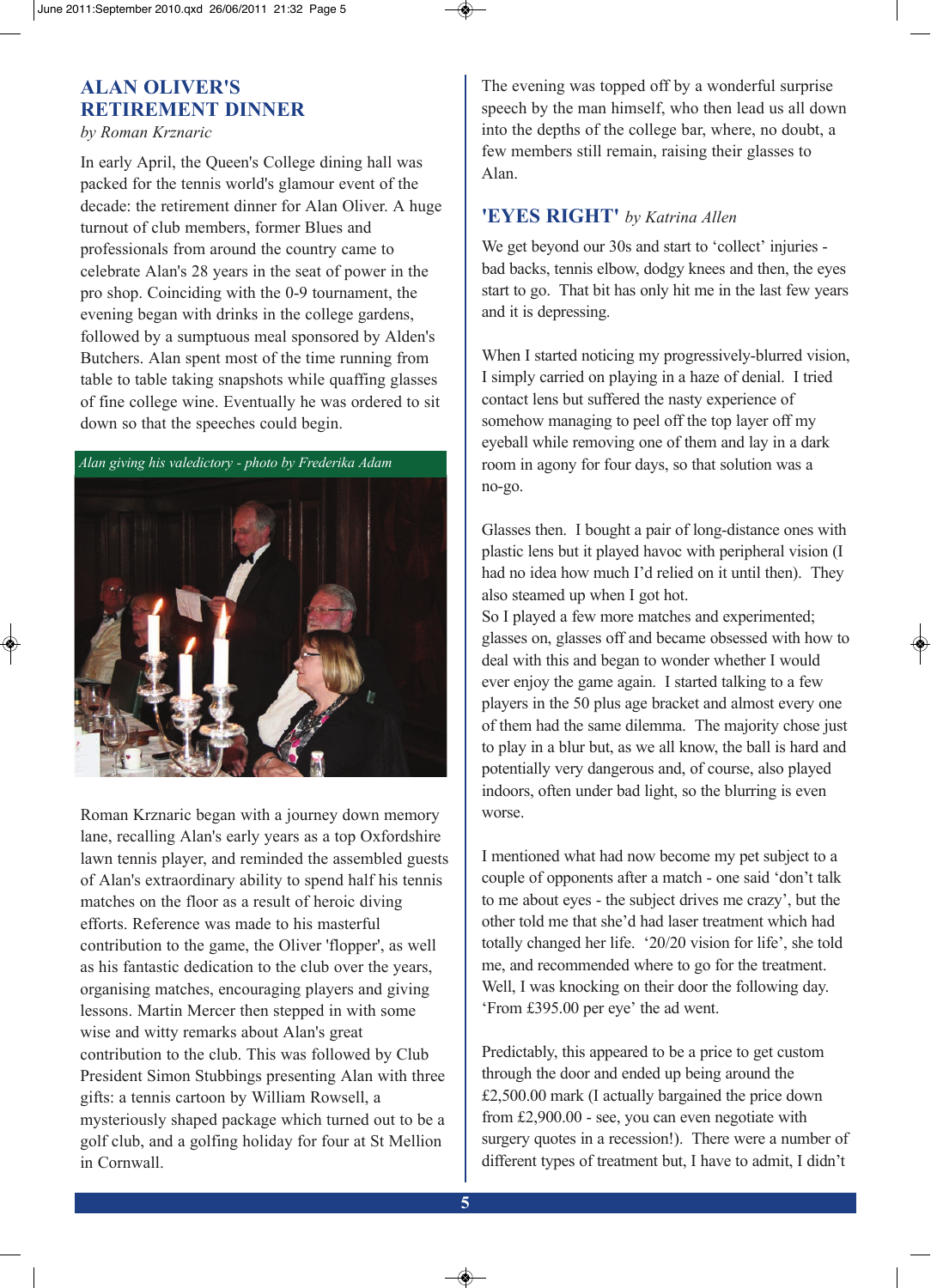take them all in; I'm very squeamish and, as soon as someone talks about making flaps in my eyeballs, I tend to switch off in sheer terror. Anyway, after a few tests, I found myself saying 'yes' to the surgery. The thought of being able to volley again without ducking was a major factor in my decision-making.

I took the earliest surgery date - the following week not too much time to think and maybe back out.

The day of the op. came round after a few sleepless nights. The scariest thing was that both eyes were to be done at once. I tried to persuade myself that this was a good thing since there surely couldn't be that much risk if they 'did' them both at one sitting. Either that, or I'd be totally blind if it all went wrong.

Lots of tests from a horribly authoritarian 'laser assistant' with harsh Germanic accent – 'blink, don't blink, look at the red lights, look up/down/left/right', she barked - no bedside manner here.

I was then led to an upstairs waiting room to find a semicircle of nervous-looking seated people, many with fixed smiles and all indulging in 'eye talk'. Within five minutes we were all best friends - it felt like bunker mentality or, as one jovial Irishman put it, 'Big Brother'. That same Irishman would have driven everyone crazy after a day in 'the House' with his incessant jokes and gallows humour, which were clearly a cover for his nerves.

We started to clap each patient in turn into the surgery room; a few minutes later, each one emerged in turn, looking a bit dazed - 'how was it?' 'did it hurt?' 'what happened?'. 'Can't you see the blood spurting from her eyes', said the Irishman... lots of nervous laughter - at which point the surgeon came out to ask us to quieten down because it was putting her off and making patients nervous. We all laughed hysterically and then went very quiet like naughty school kids. It was probably like this in the trenches: a small group of total strangers with nothing in common other than a sense of mutual terror.

Well, it turned out during my consultation with the surgeon, that there was a risk; peeling off my eyeball had weakened it, and another four days in darkroom agony was a real probability after the surgery, along with a gritty feeling in that eyeball for up to six months. 'I'll leave you to think about it for ten minutes', she said. 'Would you do it in my position?', I replied. The answer was 'No, I don't like pain'. The thought of ducking volleys for the rest of my tennis-playing life was alleviated by the fact that I would be some £2,500.00 better off.

The gang were getting ready to clap me into surgery and were somewhat thrown when I said I wasn't going through with it. I felt like a traitor to the cause.

However, it seems there is another option. Did I mention that laser treatment is for correcting long sight only. It can't correct reading problems. Driving in glasses doesn't worry me; I had a couple of years before my long-distance vision started going, endlessly hunting for reading glasses. It was almost a relief to have to wear glasses all the time - at least I wasn't always looking for them since they were now permanently on my face. It was just trying to play Tennis in them that was the problem. It seems there is a procedure that corrects both reading and long distance, which sounds almost too good to be true. This involves removing and replacing one's existing natural lens (I won't elaborate; as I said, I'm squeamish) and it costs about the same. Why hadn't they offered this during the initial consultation? It appears to be because this procedure is only available at their Bristol and London, Harley St. clinics, so they would have lost a customer in their Oxford branch where I was booked in. That kind of commercial behaviour irritates me.

I might do it or maybe I'll go back to attempting contact lens. Meantime, it's gentle tennis in a blur.

#### **ThE FirST AnD ThE FOrEmOST:**  *by Kathryn McNicoll*

Tennis claims to have the oldest Championship of all sports, dating as it does from the eighteenth century. Over the centuries, many fascinating personalities have risen to the forefront of this wonderful, addictive sport. Originally these were all from France and Britain; then America and Australia joined in the fray. In 1985, the first Ladies' World Championship was held. This book chronicles the lives and fortunes of all the champions and challengers (champions and runners-up in the case of the women), as well as the major changes in the history of the championships.

The 'First and the Foremost', by Kathryn McNicoll, was published just before Christmas 2010 and Kathryn and brother Chris talked about the book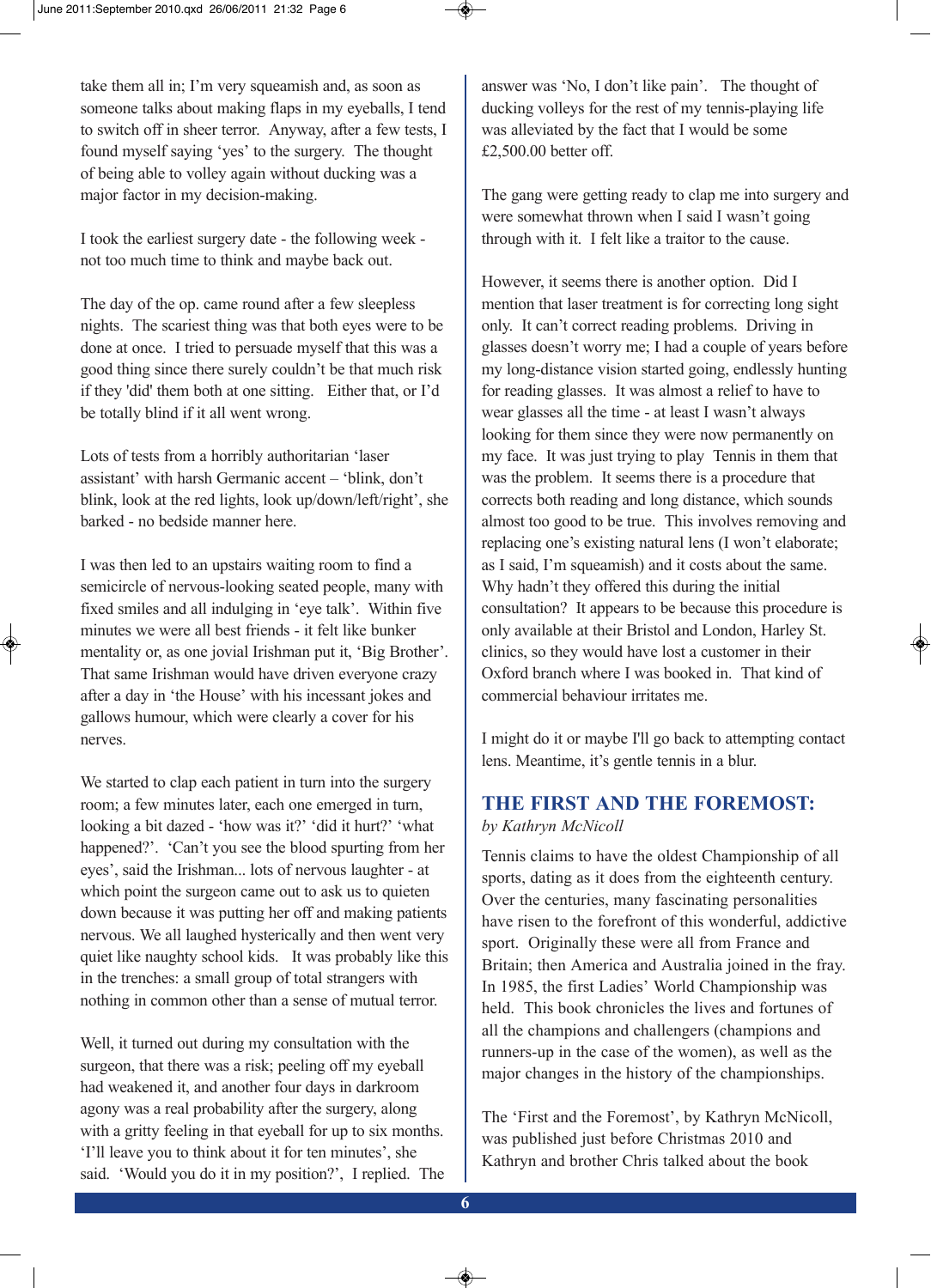and about the game to a small but fascinated audience at the Oxford club during this year's Oxford Literary Festival.

*Author Kathryn McNicholl*



Kathryn McNicoll comes from a sporting family. Her father played cricket in Africa, captaining the East African and Tanganyikan teams. He founded Ronaldson Publications, which Kathryn now runs with her brother Chris. In Tennis, both her brothers, three of her nephews and a sister-in-law are all Tennis professionals: her older brother, Chris, was World Champion from 1981 to 1987 and Les was runner-up for the first Ladies' World Championship tournament in 1985 and also doubles world champion in 1987, partnered by current Oxford member, Katrina Allen. Les was instrumental in founding the Ladies' Real Tennis Association. Kathryn is married to Australian, James, whom she met in Melbourne on a Tennis court, and has three grown-up children. This is her second book on Tennis. To date, Ronaldson Publications has produced approximately twenty books on Tennis.

'First and Foremost' retails at £30.00 and is available from the pros at both Oxford and Radley clubs.

#### **COnTACT DETAiLS On ThE OUTC WEBSiTE**

Over the years, there have understandably been many requests for access to the contact details of other members and, from time to time, this has led to lists on the club noticeboard - which is fine as long as you happen to be at the club when you need them! Since the on-line booking system was introduced, it has made more sense to publish this information within the website where it can be accessed to enable discussions about bookings.

The good news is that, following the launch earlier this year of the new Admin Database, we now have the facility to publish a Contact Details spreadsheet in what will become known as the Private Members Area (currently just called the Booking System). This area will benefit from the existing password protection, but it is still felt that we should not publish such material without renewing the explicit consents of our members to have such details shared through our website. To this end we will shortly email all of our members for whom we have an email address, listing all the contact details we hold for them (postal address, email address, home, work and mobile phone numbers) together with the associated release consent flags for each item.

Some of our members will not have email addresses listed at all and others may not receive the email because the email address on record is incorrect - if either of these applies to you then this is your cue to please contact the pros, update your contact details, and confirm which of these, if any, you are prepared to have shown on the private part of the club website.

For those who receive the email, there are 3 options and we will be urging you toward one of the first two:

- confirm to the pros by email or any other means, that the details are correct, including your consent flags, for their release in the private part of our website.
- correct the details via the pros, again by email or any other means, so that the contact details are accurate and the flags reflect your wishes in terms of their release.
- fail to respond at all, in which case we will have no choice but to leave your contact details on the pros' database as they stand, but to set all flags to deny permission for release.